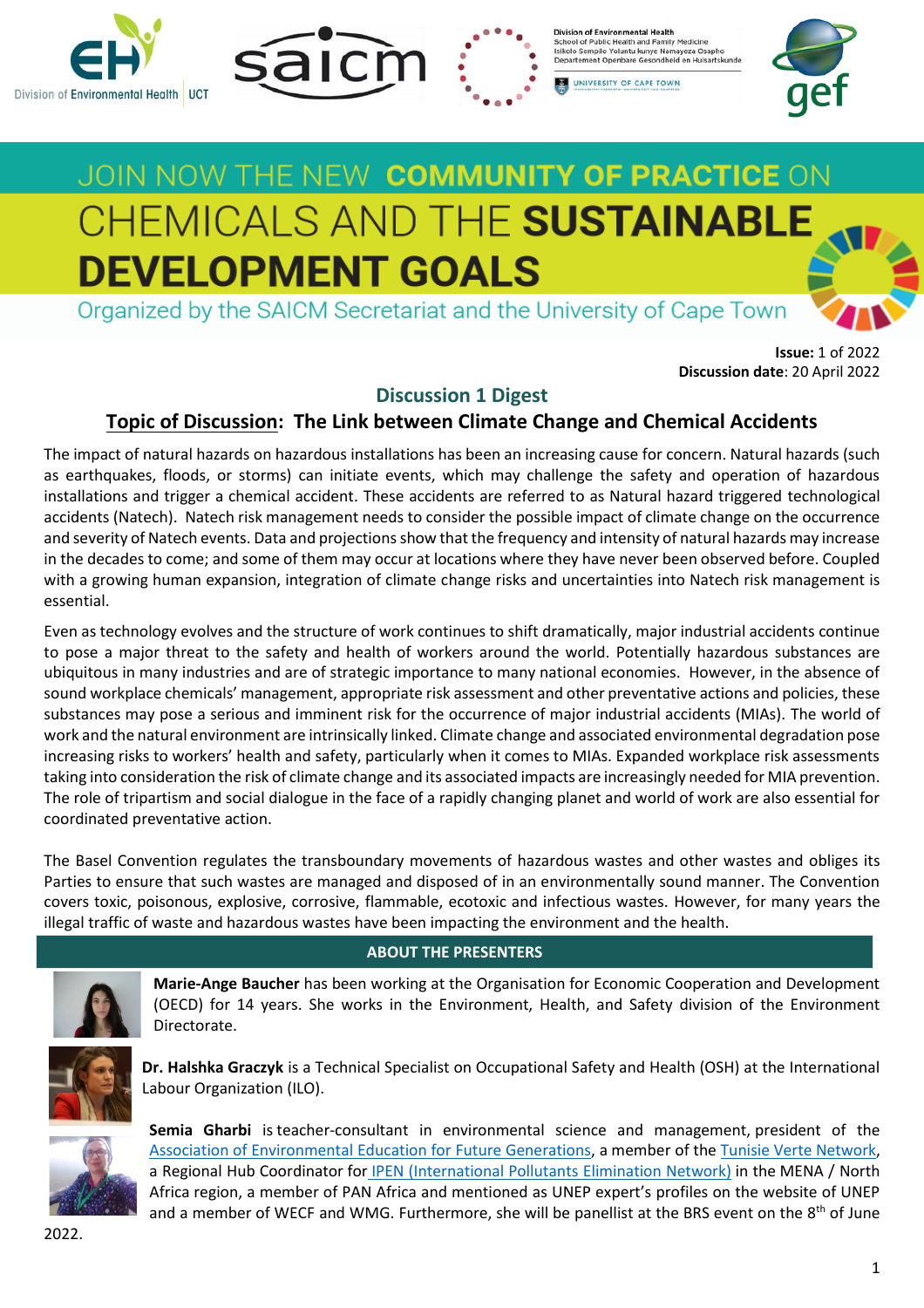## **DISCUSSION 1 ATTENDANCE BREAKDOWN**



# **Chemicals and SDGs Community of Practice Discussion 1 Summary and looking ahead**

- 1. Participants were asked whether their countries had **sufficient awareness of Natech risks related to climate change**. The **majority (88%) of the participants concluded that there is insufficient awareness** thereof in their countries. They identified the **absence of recorded cases** of past climate-related incidents, **limited information available** on Natech accidents and the **lack of relevant sectors working together** as a reason for the insufficient awareness. This was reiterated by the participants, as **more than half (52%) indicated that they were not sure of Natech accidents** in their country. Looking ahead, it is very **important to continue to raise awareness on the risk of Natech and on how these risks can be assessed and managed**. Efforts should be made to integrate Natech's risk management into **measures for the prevention, preparedness, and response** to chemical accidents as well as into measures for disaster risk management.
- 2. Participants were asked about **the role of the world of work in major industrial accident (MIA) prevention and enhancing occupational safety and health (OSH)** in a time with growing risks posed by climate change. Important roles identified by participants were **intergovernmental involvement, implementation of the ILO International Labour Standards and Codes of Practice, policy documents, awareness training for regulatory authorities and policymakers, risk communication plans for MIA in local OSH policy, OSH legislation provisions for climate change and the trade of chemicals**. Participants from various regions (Africa, Europe, South-East Asia, and the Middle East) were familiar with OSH legal frameworks that protect workers from OSH risks due to MIAs or other hazardous exposures. However, 38% of the participants were either not sure or not aware of whether climate change is seen as a workplace-related threat in their countries. Looking forward, it is **important to enhance awareness around the role of the world of work in mitigating the impacts** of climate change for workers, especially those that may be the most vulnerable, such as those working outdoors in agriculture and construction. **Social dialogue between world of work stakeholders** is fundamental to ensure integrated approaches to OSH actions as they relate to increasing climate change risks.
- 3. Participants discussed how **climate change increases the problem of hazardous waste movement**. Issues raised were the movement of hazardous waste **to another part of the environment** (e.g., leaching of chemicals affecting underground water), the **development of green technology causing unwanted electronic products** to become e-waste that are shipped to LMICs and the absorption of chemicals in human bodies. Looking ahead, **advocacy for delegates and decision makers** on the enforcement of national regulation, corruption and non-compliance/implementation with international conventions is necessary to increase their knowledge on the illegal traffic of waste and improve their country's infrastructure for dealing with it.

**For a more detailed summary of the discussion, see the Annex below**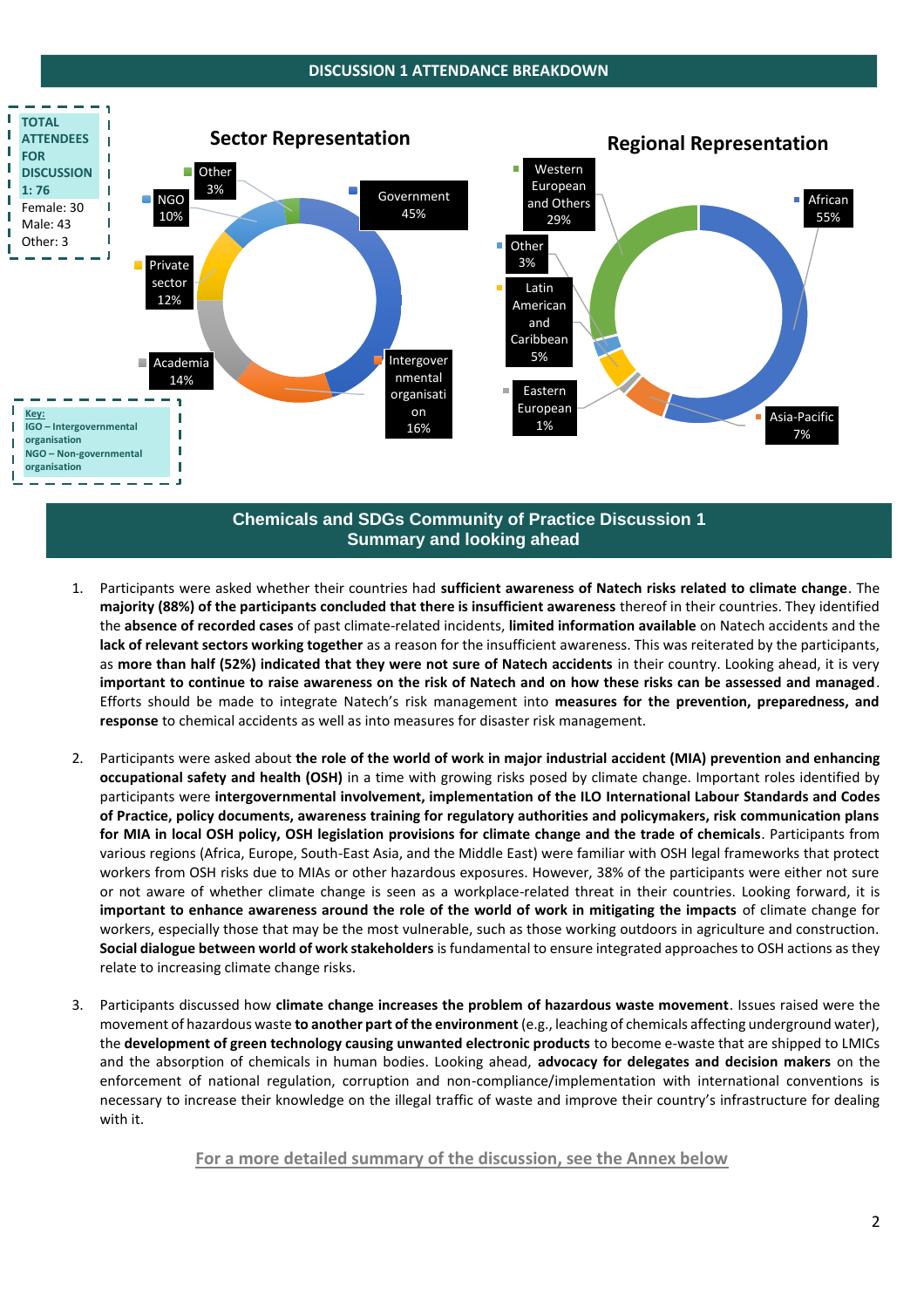# **ANNEX**

# **DETAILED SUMMARY OF DISCUSSION 1**

# **THE DISCUSSION WAS STRUCTURED AROUND THREE QUESTIONS AND THE KEY DISCUSSION INPUTS FROM PARTICIPANTS ARE PRESENTED UNDER EACH QUESTION:**

 **Q1. Do you think there is sufficient awareness of Natech risks in your country in relation to climate change? What are the main challenges you can see for establishing prevention measures for Natech?**

| <b>REGION</b>     | <b>AWARENESS (YES/NO)</b>                                                                                       |
|-------------------|-----------------------------------------------------------------------------------------------------------------|
|                   | <b>CHALLENGES OF NATECH RISKS</b>                                                                               |
|                   | <b>AFRICA</b>                                                                                                   |
| <b>BOTSWANA</b>   | <b>No</b>                                                                                                       |
|                   | Hazards have not been mapped in the country because it is difficult to develop risk measures<br>➤               |
|                   | associated with the hazards.                                                                                    |
| <b>ETHIOPIA</b>   | No                                                                                                              |
|                   | $\blacktriangleright$<br>The lack of awareness of Natech in the country results into it not being addressed and |
|                   | incorporated in the government plan.                                                                            |
|                   | As low to middle-income countries (LMICs), natural hazards are addressed separately from<br>➤                   |
|                   | anthropogenic activities. The early warning system only focuses on natural hazards.                             |
| <b>ESWATINI</b>   | No                                                                                                              |
|                   | A disaster management department provides immediate response to natural disasters,<br>➤                         |
|                   | however, there is no preparedness to incorporate Natech accidents.                                              |
| <b>KENYA</b>      | <b>No</b>                                                                                                       |
|                   | ➤<br>There is not sufficient awareness of Natech risks.                                                         |
| <b>MALAWI</b>     | No                                                                                                              |
|                   | There is not enough awareness of the risks of Natech in concerning climate change due to<br>➤                   |
|                   | the lack of recorded cases of past climate- related incidents. For example, the only recorded                   |
|                   | incident of a chemical accident happened after a fire breakout.                                                 |
|                   | The lack of chemical production facilities, large chemical warehouses and few incidences of                     |
|                   | natural disasters are some of the reasons why a little effort has been made in LMICs to                         |
|                   | address Natech                                                                                                  |
| <b>MOZAMBIQUE</b> | No                                                                                                              |
|                   | The main challenge is the definition of the criteria for establishing an appropriate security<br>➤              |
|                   | perimeter between the installations and the population living or working near an industry.                      |
| <b>SOUTH</b>      | <b>No</b>                                                                                                       |
| <b>AFRICA</b>     | There is insufficient awareness amongst South African policymakers and academics.<br>➤                          |
|                   | Yes                                                                                                             |
|                   | In South Africa, the Disaster Management Act (DMA) No. 57 of 2002 addresses national<br>➤                       |
|                   | disaster management. The National Disaster Management Centre (NDMC) promotes an                                 |
|                   | integrated and coordinated system of disaster management, with special emphasis on                              |
|                   | prevention and mitigation, by national, provincial, and municipal organs of state, statutory                    |
|                   | functionaries, and other role-players involved in disaster management and communities.                          |
|                   | Advisories such as the South African Weather Service (SAWS) are useful for early warning                        |
|                   | systems; DAFF's Climate Change and Disaster Management and ARC: Institute for Soil,                             |
|                   | Climate and Water.                                                                                              |
|                   | Petroleum organizations need to follow the Petroleum Pipeline Act and for this, we need to                      |
|                   | comply and have emergency plans for system failures, accidents, and other emergencies                           |
|                   | (including natural disasters and industrial accidents).                                                         |
| <b>SOMALIA</b>    | No                                                                                                              |
|                   | There is now awareness of Natech.                                                                               |
| TANZANIA          | <b>No</b>                                                                                                       |
|                   | Awareness creation.<br>⋗                                                                                        |
|                   | Enforcement and expertise.                                                                                      |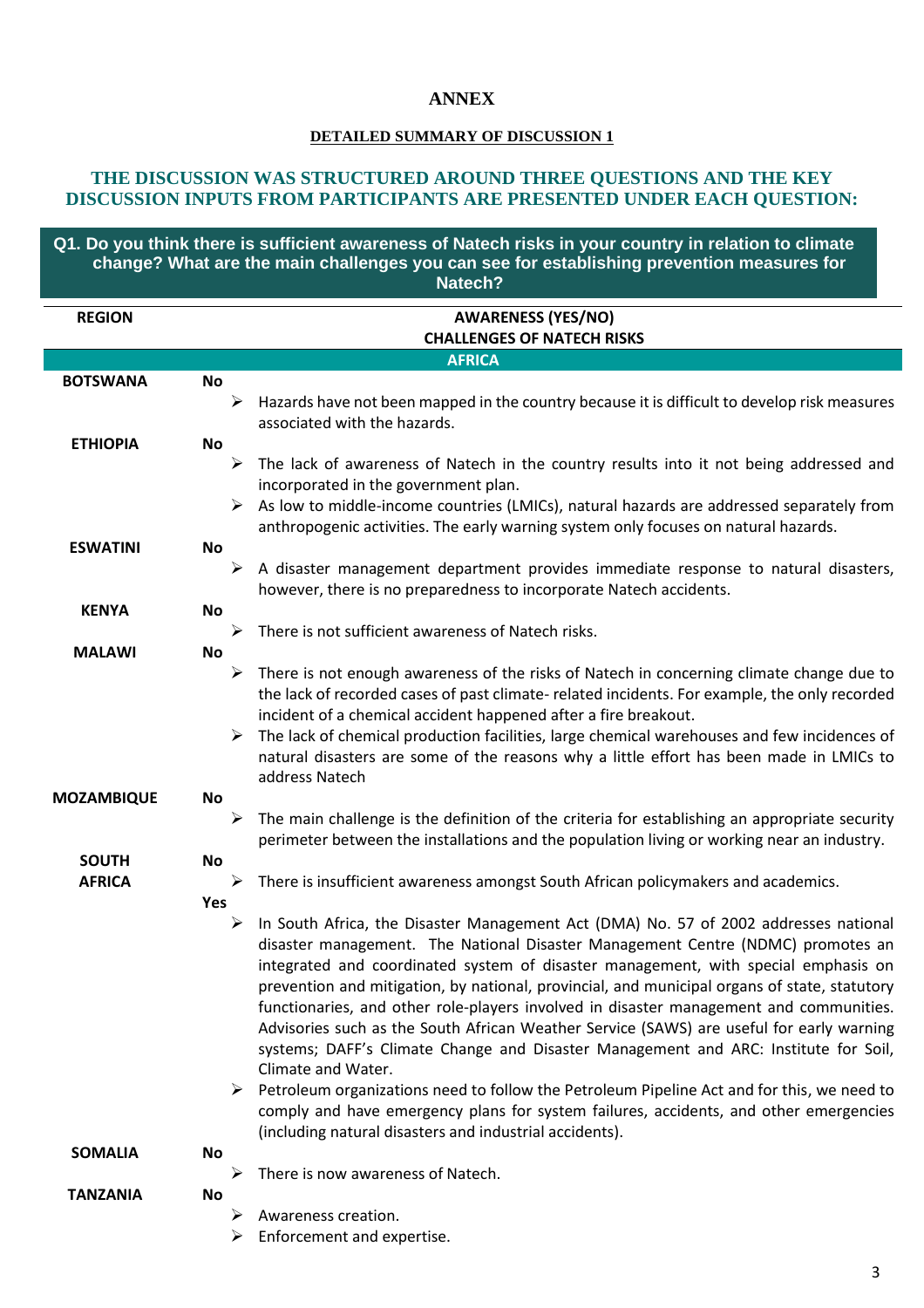| <b>No</b><br>Limited information is available on Natech risks concerning climate change. This is a relatively<br>➤<br>new area, and little attention has been given to linking climate change to this type of risk.<br>Recently, the water and sewerage infrastructure projects have tried to ensure installations<br>➤ |  |
|-------------------------------------------------------------------------------------------------------------------------------------------------------------------------------------------------------------------------------------------------------------------------------------------------------------------------|--|
|                                                                                                                                                                                                                                                                                                                         |  |
|                                                                                                                                                                                                                                                                                                                         |  |
|                                                                                                                                                                                                                                                                                                                         |  |
| are climate resilient.                                                                                                                                                                                                                                                                                                  |  |
| Main challenges are related to the inadequacy of data and the interconnectivity of<br>➤                                                                                                                                                                                                                                 |  |
| information sources among institutions. To prepare for climate risks, data must be robust                                                                                                                                                                                                                               |  |
| and collected over a considerable length of time and this is where the main challenge lies.                                                                                                                                                                                                                             |  |
| There is insufficient awareness related to Natech. Low stakeholder involvement in risk<br>➤                                                                                                                                                                                                                             |  |
| communication tools is a challenge.                                                                                                                                                                                                                                                                                     |  |
| Training in most Engineering disciplines does not include Climate Change risk and designing                                                                                                                                                                                                                             |  |
| infrastructure.                                                                                                                                                                                                                                                                                                         |  |
| Zambia has a robust Disaster Preparedness and Response Policy that focuses on food                                                                                                                                                                                                                                      |  |
| security, displacements due to floods and other Public Health emergencies. The                                                                                                                                                                                                                                          |  |
| technological side still needs to be developed.                                                                                                                                                                                                                                                                         |  |
| The policy on disaster preparedness must be enhanced to incorporate Natech risks and<br>➤                                                                                                                                                                                                                               |  |
| covered under the Zambia Environmental Management Agency.                                                                                                                                                                                                                                                               |  |
| No<br><b>ZIMBABWE</b>                                                                                                                                                                                                                                                                                                   |  |
| There is a lack of adequate personnel specific to the risk task.<br>➤                                                                                                                                                                                                                                                   |  |
| There is civil protection unit (CPU) which is normally reactive when a disaster situation has<br>➤<br>already occurred.                                                                                                                                                                                                 |  |
| In Zimbabwe there is little awareness of Natech risks. However, general awareness of natural<br>➤                                                                                                                                                                                                                       |  |
| disasters associated with climate change has increased over the years following the                                                                                                                                                                                                                                     |  |
| recurrence of cyclone incidences. The main challenges in terms of response preparedness                                                                                                                                                                                                                                 |  |
|                                                                                                                                                                                                                                                                                                                         |  |
|                                                                                                                                                                                                                                                                                                                         |  |
| have been largely poor coordination and limited resources.                                                                                                                                                                                                                                                              |  |
| <b>LATIN AMERICA AND THE CARIBBEAN</b><br><b>JAMAICA</b><br>No                                                                                                                                                                                                                                                          |  |
| Increased flooding in the country poses risks to chemical pollution in manufacturing plants<br>➤                                                                                                                                                                                                                        |  |
| and storage.                                                                                                                                                                                                                                                                                                            |  |
| Hurricanes are seasonal in Jamaica and often, flooding is associated with hurricanes.<br>➤                                                                                                                                                                                                                              |  |
| Therefore, there is a need for a warning system for hurricanes.                                                                                                                                                                                                                                                         |  |
| $\triangleright$ Pesticide storage is needed.                                                                                                                                                                                                                                                                           |  |
| $\triangleright$ As the location of pesticide sellers is known, it can be a starting point for a map. However,                                                                                                                                                                                                          |  |
| for other chemicals, there is no development in Jamaica.                                                                                                                                                                                                                                                                |  |
| <b>SOUTH-EAST ASIA</b>                                                                                                                                                                                                                                                                                                  |  |
| <b>NEPAL</b><br>No                                                                                                                                                                                                                                                                                                      |  |
| ➤<br>There is no natech related awareness.                                                                                                                                                                                                                                                                              |  |
| <b>MIDDLE EAST</b>                                                                                                                                                                                                                                                                                                      |  |
| <b>IRAN</b><br>Yes<br>$\blacktriangleright$                                                                                                                                                                                                                                                                             |  |
| In recent years, there has been an increase in awareness of related issues because Iran is a                                                                                                                                                                                                                            |  |
| vulnerable land to disasters like earthquakes, climate change, flooding, and other<br>petrochemical industries. However, more work is needed to prevent Natech.                                                                                                                                                         |  |
| <b>NORTH AMERICA</b>                                                                                                                                                                                                                                                                                                    |  |
| <b>USA</b><br><b>Yes</b>                                                                                                                                                                                                                                                                                                |  |
| Ensuring that all industries apply best management practices and risk assessments to protect<br>➤                                                                                                                                                                                                                       |  |
| communities and the environment that may be impacted in the vicinity of their locations is                                                                                                                                                                                                                              |  |
| a challenge. Authorities' staff should review and inspect with severe penalties for non-                                                                                                                                                                                                                                |  |
| compliance.                                                                                                                                                                                                                                                                                                             |  |
| For US countries to receive insurance, risks will need to be assessed, audits must be<br>➤                                                                                                                                                                                                                              |  |
| conducted, and the risk mitigation measures must be in place.                                                                                                                                                                                                                                                           |  |
| <b>EASTERN EUROPE</b><br><b>UKRAINE</b><br>No                                                                                                                                                                                                                                                                           |  |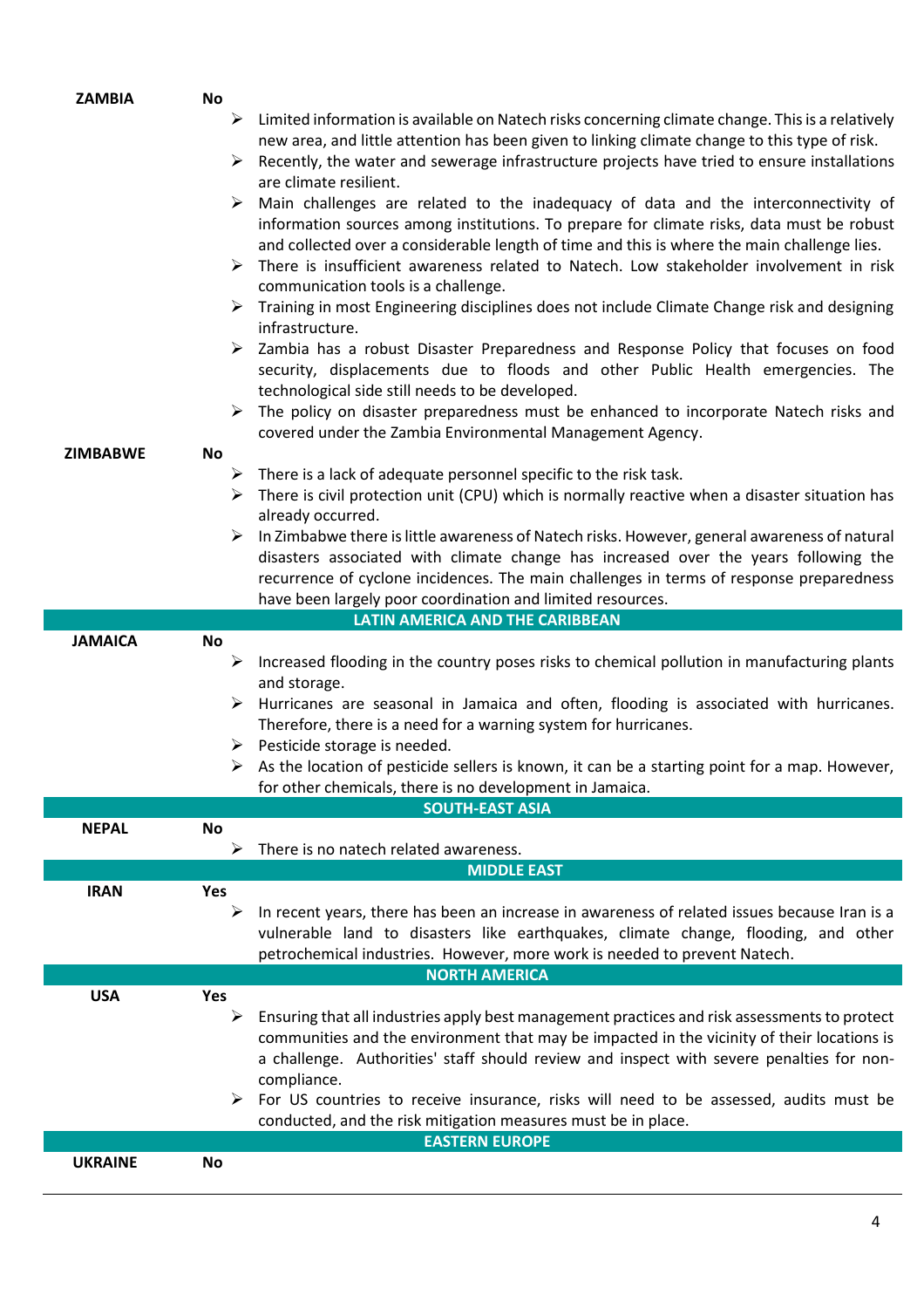$\triangleright$  A major environmental risk and risk for people is the destruction of chemical installations and storage facilities caused by war, bombing and poor handling by occupiers etc.

| Throughout the discussion, informal polls were conducted to help encourage discussion among the participants. They<br>do not provide any representative data                                                                                                                                                      |  |  |
|-------------------------------------------------------------------------------------------------------------------------------------------------------------------------------------------------------------------------------------------------------------------------------------------------------------------|--|--|
| Poll 1: Are you aware of Natech accidents that happened in your country? (Yes/no/not sure and list country in response) (N=36)                                                                                                                                                                                    |  |  |
| Not sure -52%, countries like:                                                                                                                                                                                                                                                                                    |  |  |
| Jamaica, South Africa, Senegal, Tanzania, Zambia, Malawi, Nepal<br>➤                                                                                                                                                                                                                                              |  |  |
| No-26%, countries like:                                                                                                                                                                                                                                                                                           |  |  |
| Nepal: Lack of aggregated data on natural disaster related accidents.<br>➤<br>Sierra Leone, Botswana, Madagascar, Tanzania<br>⋗                                                                                                                                                                                   |  |  |
| Yes - 22%, for example:                                                                                                                                                                                                                                                                                           |  |  |
| South Africa: Experiencing the impact of 5 months' worth of rain in one day and the floods have impacted chemical industries.<br>➤<br>⋗<br>Zambia<br>Slovakia<br>⋗<br>Peru: There is awareness, but in practice the process is not efficient. An example is the recent oil spill due to high tides (tsunami)<br>➤ |  |  |
| after an earthquake a few months ago.<br>Germany: Overflowing of water epuration plants by unusually heavy rainfall and subsequent contamination of rivers by untreated<br>⋗<br>water                                                                                                                             |  |  |
| France: Draught causes a shortage of cold water in rivers and a lack of cooling water. As a result, it causes overheating of nuclear<br>➤<br>power plants causing them to be shut down before a meltdown happens.                                                                                                 |  |  |
| Poll 2: Is Natech included in your country's measures on the prevention, preparedness, and response to chemical accidents?) (N=21)                                                                                                                                                                                |  |  |
| Yes - 48%, in countries like:                                                                                                                                                                                                                                                                                     |  |  |
| Iran: more enforcement is needed.<br>➤                                                                                                                                                                                                                                                                            |  |  |
| Peru: Yes, but there needs to be better enforcement and implementation.<br>➤                                                                                                                                                                                                                                      |  |  |
| Some industries perform major risk assessment studies, but it is still limited<br>⋗                                                                                                                                                                                                                               |  |  |
| Germany: Normal natural events like strong rains, droughts, and heatwaves are considered, but changing climate leads to much<br>⋗<br>more extreme situations overpassing those safety measures and causing spill overs and other problems.                                                                        |  |  |
| Mainly around natural disasters like floods and not really on chemicals.<br>➤                                                                                                                                                                                                                                     |  |  |
| Kenya: Provided for among other disasters/accidents<br>⋗                                                                                                                                                                                                                                                          |  |  |
| Ethiopia: There is some work by the National Disaster Management Agency which focuses mere on response                                                                                                                                                                                                            |  |  |

- ➢ Ethiopia: There is some work by the National Disaster Management Agency which focuses more on response
- ➢ Zambia, included under the Disaster and Management and Mitigation plan
- ➢ Mainly for flood management

## **No – 4%, in:**

➢ Malawi

## **Not sure - 48%, in countries like:**

- ➢ Botswana has a comprehensive disaster management plan; however, this is centred.
- ➢ Eswatini: there is some work by the National disaster Management Agency which focuses more on response
- ➢ Madagascar, Tanzania, Senegal, South Africa
- ➢ Jamaica: not sure if it includes the disaster management plan but it would be good for inclusion
- ➢ Not sure if it is included in the disaster management programmes that respond to national disasters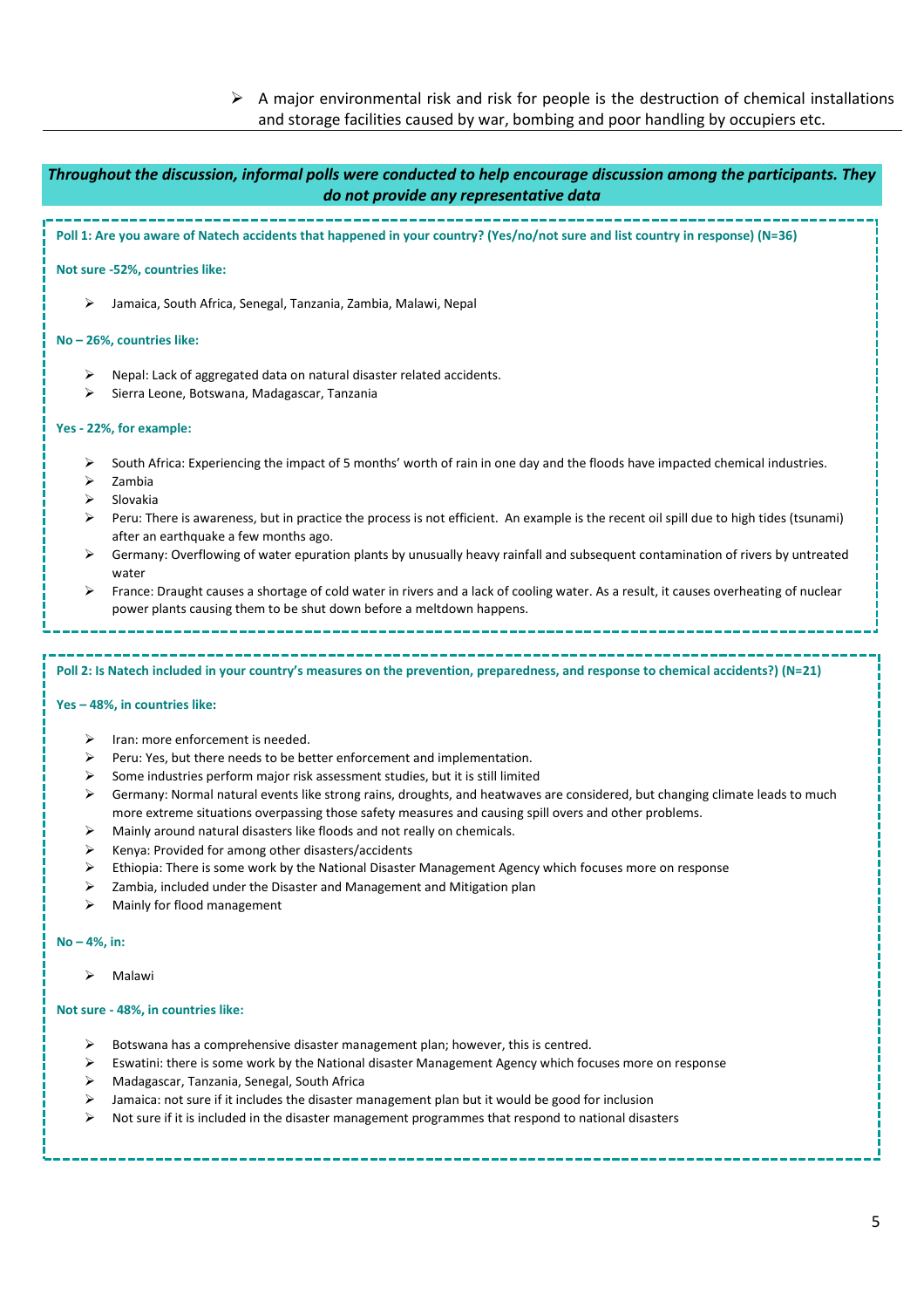#### **IRAN**

- as involvement of the related global agencies in LMICs is **invention of the Section of the organism** → Currently, the OHS legislation does n needed. Work is being done in HICs but in LMICs there is a lack of enforcement, and the situation requires help/ cooperation, etc.
- ➢ Chemical production, chemical containing products and product usage can give rise to both hazardous chemicals and greenhouse gas emissions.

#### **ESWATINI**

o Implementation of the ILO Code of Practice and Natech prevention plans could suffice.

#### **TANZANIA**

- ➢ When applying for hazardous chemicals' registrations, according to country requirements, you need to have a contingency plan however, it is too general.
- Having a document in place is key, but awareness and implementation of what is inside the documents are vital. Additionally, having in place policy documents, awareness among workers is necessary.
- ➢ Raising awareness through training, workshop and platforms about the risks related to hazardous work environments.
- ➢ Awareness training for regulatory authorities, and policymakers on accident preparedness and prevention for Natech is necessary.
- Poor monitoring mechanism.
- Heat stress causes chemicals to break down into dangerous metabolites, which facilitates their movement.

#### **GUYANA**

 $\triangleright$  The risk communication plan for MIA should be encompassed in local OHS policy.

#### **SOUTH AFRICA How can standing sustainability targets and ethical questions of biotechnology (e.g., licensing genetic and eth**

- ➢ Currently, the OHS legislation does not make provisions for climate change nor management of accidents thereof. However, the legislation is currently under review, and it will be ideal to make inputs for this legislation to provide for emergency climate change issues.
- $\triangleright$  Too many departments are responsible for chemicals and no agency leads on addressing chemicals management at the borders.

#### **JAMAICA**

- $\triangleright$  There are provisions to manage trade in chemicals. For example, a ship could leave cargo in the port and the cargo has insufficient labelling, which indicates was not legally shipped. This is a cheap way to dispose of waste
- ➢ Other countries. Illegal trade often gets concealed in other cargo that is not highly regulated.
- Facilitating dialogue and/or negotiation among stakeholders to raise awareness and implementation.

#### **ZAMBIA**

- $\triangleright$  The country has a legal framework for OSH.
- $\triangleright$  Climate change is considered an emerging risk in Zambia and needs more work to be done to promote awareness so that it is well recognised as such.
- $\triangleright$  Lack of adequate measures to enforce cross border movement. Many border agencies do not have the means to identify what constitutes hazardous waste, except trained environmental inspectors.
- ➢ Hazardous waste is happening due to a lack of enforcement of international treaties. National law enforcement is usually not there, and monitoring is not available.

**Poll 3: Are you familiar with OSH legal frameworks in your country that help protect workers from OSH risks due to MIAs or other hazardous exposures? (Yes/no/not sure and list country in response) (N=26)**

#### **Yes – 100%:**

#### **Africa**:

- $\triangleright$  Botswana: Occupational health and safety in Botswana are regulated by various pieces of legislation. The principal laws are the Factories Act; the Agrochemicals Act; the Mines, Quarries Works & Machinery Act; the Radiation Protection Act and the Workers Compensate.
- ➢ Ethiopia: Labour proclamation no 466/2005
- ➢ eSwatini: Occupation, Safety and Health Act of 2001.
- $\triangleright$  Kenya: The occupational safety and health act of 2007 regulates all OSH risks. However, it generally looks at the workplace but does not address MIA as standalone areas. There is a mention of how to deal with spills.
- ➢ South Africa: The Occupational Health and Safety Act 85, 1993. Major Hazard Installations Regulations under the OHS Act in South Africa.
- $\geq$  Zambia: has legal frameworks in place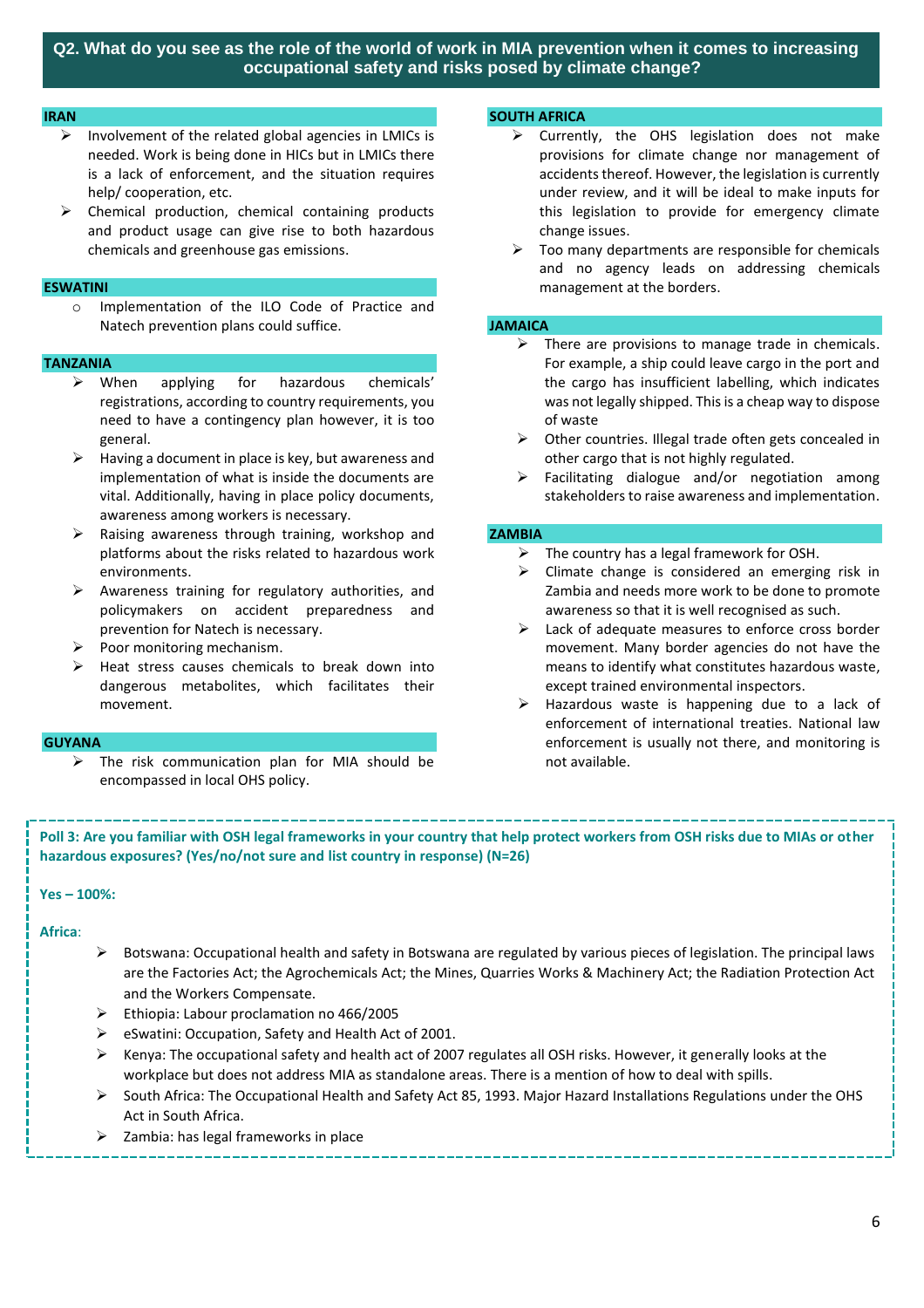





# **Poll 3 continued:**

# **European Union:**

 $\triangleright$  There is an obligation to perform risk assessments and take prevention and protection measures.

## **South-East Asia:**

➢ Nepal: Our OSH related legal frameworks are not sufficient to protect workers from all OSH risks due to MIAs.

## **Other countries included:**

➢ Senegal, Jamaica, Tanzania, Guyana, Iran, Madagascar, Malawi, and Zimbabwe.

# **Other examples provided by participants:**

- $\triangleright$  Instruction by the ministry of labour, ministry of environment and some national conversions our government ratify.
- $\triangleright$  Some companies perform life drills on some accident scenarios with government officials.
- $\triangleright$  Extreme Weather condition caused by Climate Change has a direct impact on workers.
- ➢ Priority should be given to due diligence about the possible accident prevention.

**Poll 4: Is climate change seen as a workplace related threat in your country / working experience? (Yes/no/not sure and list country in response) (N=27)**

# **Yes -59%, for example in:**

## **Africa:**

- ➢ Guyana
- ➢ Jamaica: Climate change is not seen as a workplace related threat. There is more groundwork that needs to be done in educating civil society on the local impact of climate change.
- $\triangleright$  Kenya: however, climate change is still a grey area to be termed as a work-related threat.
- ➢ Malawi: climate change is seen to influence pesticide use in Agriculture.
- ➢ South Africa: especially in our workplaces implementing SDGs (specifically SDG 13)
- ➢ Tanzania
- ➢ Zambia: It is an emerging risk but not yet fully incorporated in many workplace OSH policies. Flooding, cyclones etc affect a lot of workplaces.
- ➢ Zimbabwe: A ticking time bomb meant to wipe out agriculture operations

# **South-East Asia:**

 $\triangleright$  Peru: especially considering the region's propensity to earthquakes.

➢ Recently climate change was integrated as part of environmental studies

# **Other examples provided by participants:**

- $\triangleright$  The major effect of climate change perceived is that it changes the probability and frequency of the occurrence of extreme events (like "1000-year floods", and that those measures considered before according to the old probabilities insufficient
- ➢ People who depend on climate conditions that might shift from one place to another due to climate changes. Flooding could cause people to migrate from affected areas.
- $\triangleright$  Due to climate change weather fluctuations are getting more frequent in Iran and so in most cases, there is awareness mostly on the national TV.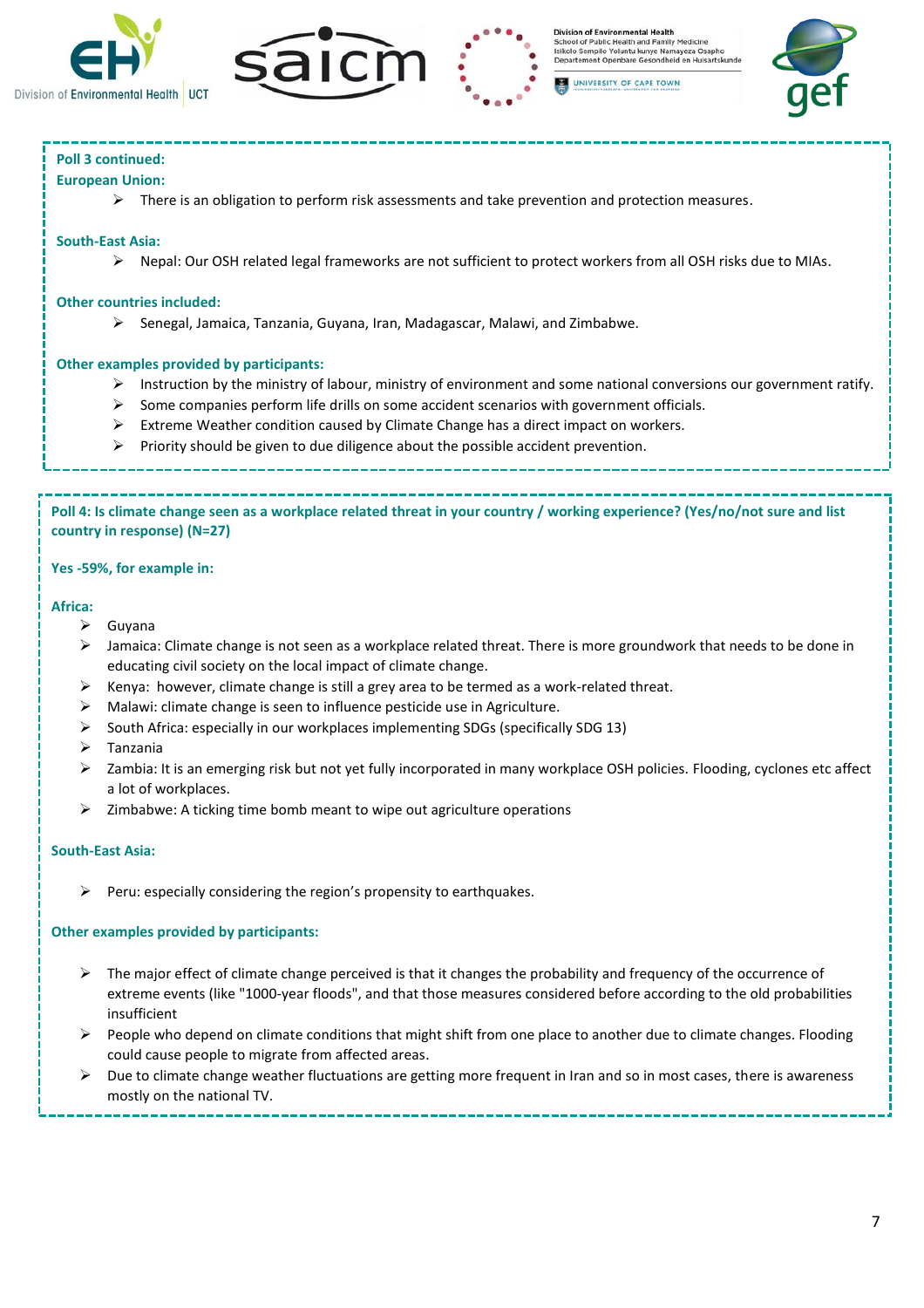



**Division of Environ** mental Health School of Public Health and Family Medicine<br>Isikolo Sempilo Yoluntu kunye Namayeza Osapho<br>Departement Openbare Gesondheid en Huisartskunde

UNIVERSITY OF CAPE TOWN



# **Poll 4 continued:**

## **No – 14% for example in:**

#### **Africa:**

- Kenya: However, in some quarters yes, not as much but the awareness for climate gaining ground.
- $\triangleright$  South Africa: climate change is being dealt with as a separate issue.

## **Not sure – 27% for example in:**

#### **Countries who are not sure:**

➢ Eswatini, South Africa, Madagascar, Botswana, Senegal, Madagascar, and Ethiopia.

# **Q3: How can climate changes increase the problem of hazardous wastes movement and its impact on environment and health?**

#### **How climate changes can increase the problem of hazardous wastes movement and its impact on environment and health:**

- Extreme events may affect the movement of hazardous waste further, affect the leaching of the chemicals and affect underground water.
- $\triangleright$  Development of green tech and appliances to combat climate change will lead to the abandonment of old appliances, machines etc. Therefore, e-waste and other hazardous waste go to LMICs.
- ➢ The concept of bioaccumulation concerning climate change is concerning. As a result of climate change, chemicals can be absorbed by human bodies and cause adverse health risks.
- $\triangleright$  There is a need for mechanisms that prevent hazardous waste to be sent to LMICs. Countries moving into green economies have mechanisms in place that make products recycled by including mechanisms such as considering waste in their design and replacing raw materials with sustainable ones for products to make parts that can be recycled.
- ➢ Countries address e-waste while introducing green technology.

**Poll 5: Why is illegal traffic of wastes still happening even if there is a Convention treating the movement of wastes and hazards wastes? (N=41)**

#### **Poor enforcement of national regulation – 39%, like:**

- ➢ Enforcement of regulation or lack of inspection and monitoring activities to identify illegal traffic of waste
- $\triangleright$  In Ethiopia, there is weak enforcement.
- ➢ Illegal traffic exists because of poor border control and law enforcement.
- ➢ Lack of enforcement, avoiding the cost, lack of awareness at some levels
- ➢ Inadequate enforcement in LMICs. Often, "waste" comes in as donations close to their end of shelf life.
- ➢ Mostly a mismatch between policy, legislation, and legal enforcement.
- ➢ Lack of monitoring across borders.
- ➢ Lack of enforcement in policies/ legal framework to mitigate the same
- ➢ Lack of sanction's enforcement
- $\triangleright$  Weak implementation, enforcement mechanisms, the cost associated with new chemicals and the higher the recycling cost.
- ➢ Triangle situations: legal shipment to one country, from which the waste is then passed on illegally because of inadequate controls and enforcement (e.g., from Europe to Turkey, and from there to Asia).
- ➢ The monitoring mechanism for the movement of wastes by water, (especially for developing countries) is weak and this is taken advantage of by the illegal traffickers.
- ➢ Weak policies on enforcement of customs' laws.

#### **Corruption – 20%, like:**

- ➢ Corruption of officials in sending/receiving countries.
- ➢ Lack of integrity and corruption.
- ➢ Negligence and corruption.
- $\triangleright$  In LMICs, corruption leads to unethical law enforced, there are insufficient law enforcement officers and loopholes that exist inlaws and regulations.
- In Madagascar, there is corruption and poor border control.
- ➢ Porous borders due to corruption and to poverty on most of these borders. Inadequate control by law enforcers on the movement of goods in and out of different countries.
- ➢ The burden of financial gain and the 'risk' of penalties result in illegal activity.
- ➢ Profits generated through illegal activity are higher than the risk of having to pay penalties.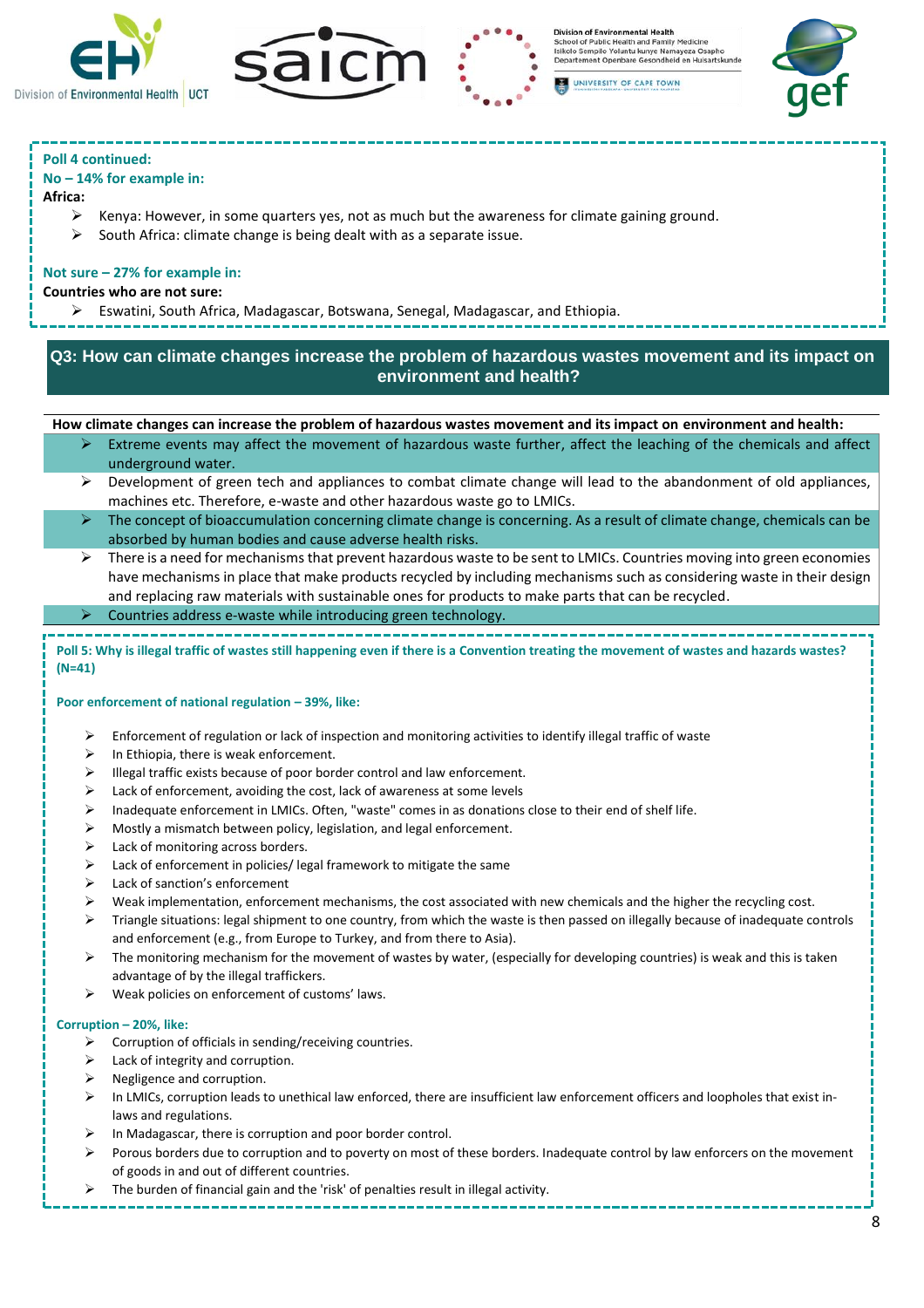#### **Poll 5 continued:**

#### **Non-compliance/Implementation with international conventions – 17%, like:**

- $\triangleright$  In Nepal, there is a weak implementation of the Convention.
- ➢ In Iran, like other LMICs, there are regulations, global conventions, etc. but, they are rarely followed.
- $\triangleright$  The convention applies to countries that agree to the conditions thereof and other countries, who have not ratified it, abrogate these international agreements.
- ➢ Although some countries are part of global conventions, they find ways to bypass the laws that have been put in place and look to serve their interests.
- $\triangleright$  The weak enforcement and coordination in addressing the illegal traffic of waste coupled with a low understanding of the convention
- Weak enforcement of conventions.
- $\triangleright$  As companies are free to declare items as a product or waste, they can be declared non- waste with little reason and as a result, not shipped under the Basel convention.

#### **Other -14.6%, like:**

- $\triangleright$  Probably evading paying the applicable transit fees.
- $\triangleright$  Ignorance and lack of competency may be the main causes. Sometimes it has to do with a lack of taking responsibility which may lead to uncontrollable illegal trade.
- ➢ One weakness is in implementation strategies.
- The missing rigour in the surveillance and control of the traffic but also a good control strategy.
- Waste finds new ways to get into the countries in the form of new recycled products fully loaded with toxic chemicals.
- ➢ Unclear definition of waste, many broken down items (cars, electronics, old tires...) are shipped as "used items", while they are no longer truly usable.

#### **Lack of knowledge and infrastructure -12%, like:**

- $\triangleright$  Lack of knowledge.
- ➢ Inadequate infrastructure in local contexts.
- ➢ Nepal lacks infrastructure such as laboratory as well as trained human resources to tackle illegal waste trading.
- ➢ Inadequate infrastructure in local contexts.

➢ Inadequate capacity to monitor movements /activities.

#### **Poll 6: How can climate change increase the impacts of hazardous waste and other wastes? (N=23)**

#### **Increase toxicity – 31%, like:**

- ➢ In Iran, most chemical reactions go faster in higher temperatures, also more recent weather fluctuations due to climate change already caused more heatwave problems.
- $\triangleright$  Many dangerous chemical ingredients become increasingly mobile with more heat and have higher rates of diffusion out of products.
- $\triangleright$  Heat stress increase chemical toxicity
- ➢ Increased flooding and perturbations of soil and riverbanks re-mobilizes chemicals which have been deposited and immobilized there.
- ➢ Climate changes increase the risks of floods, increase temperatures thus increasing the impacts of hazardous waste and other wastes.
- ➢ Each chemical has a certain point of temperature at which it moves into a gaseous phase. 9ith increased temperatures, this point is reached more frequently
- $\triangleright$  Climate change can increase the formation of fires in landfill sites due to high temperatures
- It may also increase the rates of reactions.
- $\triangleright$  Changing the nature of the compounds into more hazardous chemicals.

## **Environmental hazards -26%, like:**

- ➢ When there is increased flooding, then the toxic waste can impact the endangered environment.
- ➢ Increased intensity and frequency of flooding will increase unintentional releases from waste disposal sites
- ➢ Heat causes evaporation and is easily available in the environment through inhalation.
- $\triangleright$  Heat makes the polluted hot air travel longer distances and thereby increases the exposed populations.
- $\triangleright$  High temperatures contribute to fires if it exceeds the flush point of pesticides.
- ➢ Microplastics are found in the world's highest peak of Mt Everest.

## **Increase in the transportation of hazardous waste -34%, like:**

- $\triangleright$  Increase toxicity and transportation.
- ➢ Climate change events may affect chemical handling and results sometimes in movements of chemicals reducing allowed response time
- ➢ Climate change is related to an increase in hazardous waste and particularly during high heatwaves, flooding.
- ➢ By increasing the toxicity of waste, distributing waste to different places.
- Flood water will wash and carry the hazardous waste from one place to other areas thus spreading the contamination.
- ➢ Tornados, fierce winds etc. occur more often with climate change and can transport hazardous waste and chemicals to far away regions, spreading contamination far and abroad
- ➢ With warmer oceans, hazardous waste can travel to far places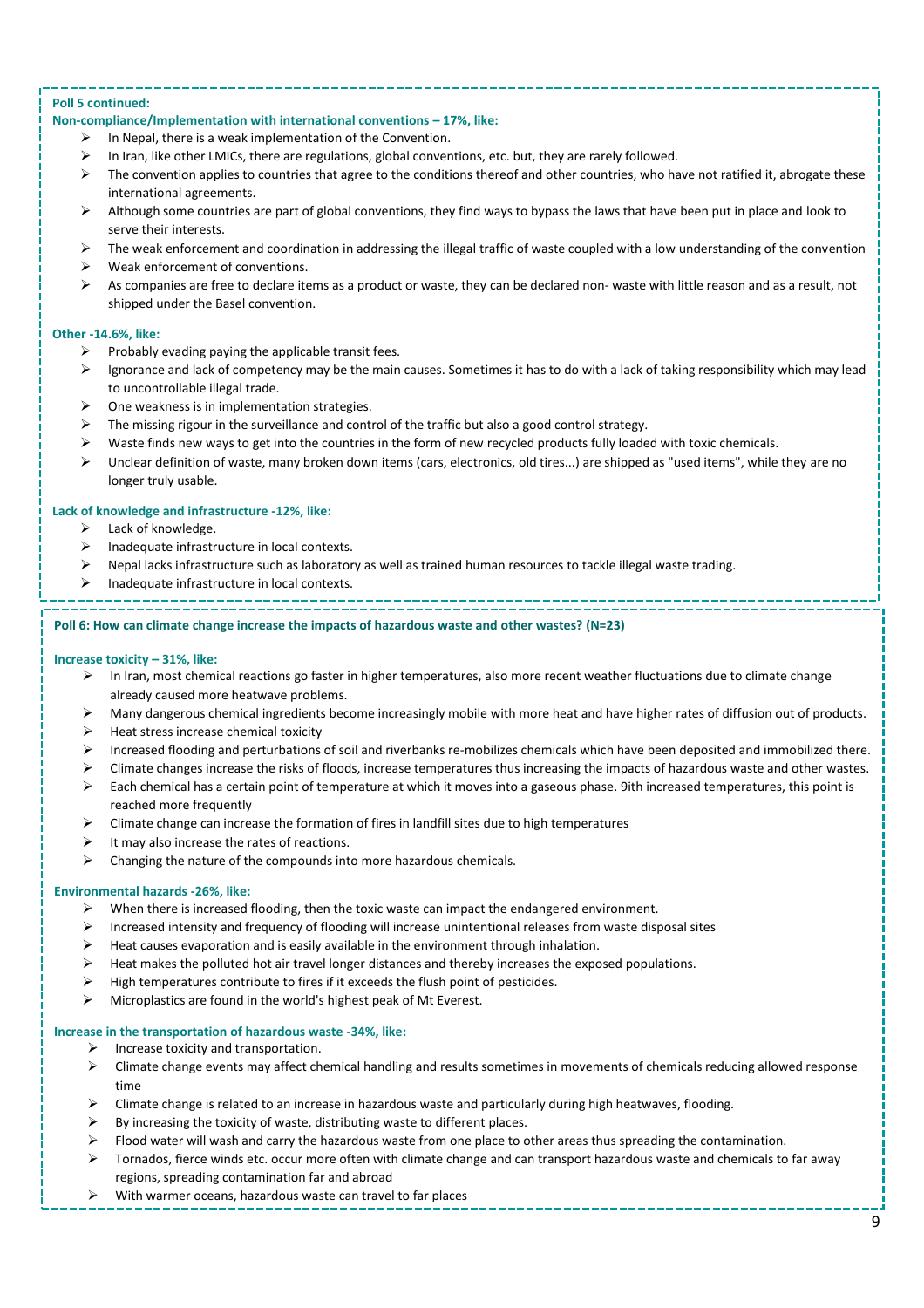# **Poll 6 continued:**

# **Other -7%, like:**

- ➢ The increasing frequency and probability of climate change-related extreme events are not considered by government regulations. It is more the insurance industry which pushes companies to take it into account because of their risks.
- ➢ The climate change? weakens the economy and our adaptive capacity resulted in a week of looking for new technology and good alternatives.
- **Helpful resources:**
- OECD webpage on Natech[: https://www.oecd.org/chemicalsafety/chemical-accidents/risks-from-natural-hazards-at-hazardous](https://www.oecd.org/chemicalsafety/chemical-accidents/risks-from-natural-hazards-at-hazardous-installations.htm)[installations.htm](https://www.oecd.org/chemicalsafety/chemical-accidents/risks-from-natural-hazards-at-hazardous-installations.htm)
- OECD Brochure for Natech Risk Awareness (2022) [https://www.oecd.org/chemicalsafety/chemical-accidents/impact-of-natural](https://www.oecd.org/chemicalsafety/chemical-accidents/impact-of-natural-hazards-on-hazardous-installations.pdf)[hazards-on-hazardous-installations.pdf](https://www.oecd.org/chemicalsafety/chemical-accidents/impact-of-natural-hazards-on-hazardous-installations.pdf)
- Natech Common Inspections Criteria (EC Joint Research Center, 2021): *[https://minerva.jrc.ec.europa.eu/en/shorturl/minerva/jrc121493cic\\_natechnewpdf](https://minerva.jrc.ec.europa.eu/en/shorturl/minerva/jrc121493cic_natechnewpdf)*
- AIChE (2019), CCPS Monograph: Assessment of and planning for natural hazards, <https://www.aiche.org/sites/default/files/html/536181/NaturalDisaster-CCPSmonograph.html>
- eNATECH accident database: https://enatech.jrc.ec.europa.eu/
- RAPID-N Natech risk assessment system:<https://rapidn.jrc.ec.europa.eu/>
- UNECE webpage on Natech: <https://unece.org/industrial-accidents-convention-and-natural-disasters-natech>
- Environmental Emergency Center :<https://www.eecentre.org/>
- UNDRR work on disaster risk reduction:<https://www.undrr.org/>
- ILO Prevention of Major Industrial Accidents Convention No. 174: [https://www.ilo.org/dyn/normlex/en/f?p=NORMLEXPUB:55:0::NO::P55\\_TYPE,P55\\_LANG,P55\\_DOCUMENT,P55\\_NODE:CON,en,](https://www.ilo.org/dyn/normlex/en/f?p=NORMLEXPUB:55:0::NO::P55_TYPE,P55_LANG,P55_DOCUMENT,P55_NODE:CON,en,C174,/Document) [C174,/Document](https://www.ilo.org/dyn/normlex/en/f?p=NORMLEXPUB:55:0::NO::P55_TYPE,P55_LANG,P55_DOCUMENT,P55_NODE:CON,en,C174,/Document)
- ILO Prevention of Major Industrial Accidents Recommendation No. 181: [https://www.ilo.org/dyn/normlex/en/f?p=NORMLEXPUB:55:0:::55:P55\\_TYPE,P55\\_LANG,P55\\_DOCUMENT,P55\\_NODE:REC,en,R](https://www.ilo.org/dyn/normlex/en/f?p=NORMLEXPUB:55:0:::55:P55_TYPE,P55_LANG,P55_DOCUMENT,P55_NODE:REC,en,R181,/Document) [181,/Document](https://www.ilo.org/dyn/normlex/en/f?p=NORMLEXPUB:55:0:::55:P55_TYPE,P55_LANG,P55_DOCUMENT,P55_NODE:REC,en,R181,/Document)
- ILO Code of Practice on Major Industrial Accidents: [https://www.ilo.org/global/topics/safety-and-health-at-work/normative](https://www.ilo.org/global/topics/safety-and-health-at-work/normative-instruments/code-of-practice/WCMS_107829/lang--en/index.htm)[instruments/code-of-practice/WCMS\\_107829/lang--en/index.htm](https://www.ilo.org/global/topics/safety-and-health-at-work/normative-instruments/code-of-practice/WCMS_107829/lang--en/index.htm)
- ILO issue paper Climate Change and Labour: Impacts of Heat in the Workplace: [https://www.ilo.org/global/topics/green](https://www.ilo.org/global/topics/green-jobs/publications/WCMS_476194/lang--en/index.htm)[jobs/publications/WCMS\\_476194/lang--en/index.htm](https://www.ilo.org/global/topics/green-jobs/publications/WCMS_476194/lang--en/index.htm)
- ILO research report Working on a warmer planet: The effect of heat stress on productivity and decent work: [https://www.ilo.org/global/publications/books/WCMS\\_711919/lang--en/index.htm](https://www.ilo.org/global/publications/books/WCMS_711919/lang--en/index.htm)
- ILO video, OSH and climate change: Vision Zero Fund [OSH & Climate Change \(DRAFT 2\).mp4 on Vimeo](https://vimeo.com/691524374)
- Basel convention[: http://www.basel.int/](http://www.basel.int/)
- Illegal waste trade: what's driving this multi-billion dollar transnational crime and what could stop it?: [https://baselgovernance.org/news/illegal-waste-trade-whats-driving-multi-billion-dollar-transnational-crime-and-what-could](https://baselgovernance.org/news/illegal-waste-trade-whats-driving-multi-billion-dollar-transnational-crime-and-what-could-stop)[stop](https://baselgovernance.org/news/illegal-waste-trade-whats-driving-multi-billion-dollar-transnational-crime-and-what-could-stop)
- Waste crime –waste risksgaps in meeting the global waste challenge: WASTE CRIME –[WASTE RISKSGAPS IN MEETING THE](https://www.coursehero.com/file/62647249/rrawastecrime-screenpdf/)  [GLOBAL WASTE CHALLENGE](https://www.coursehero.com/file/62647249/rrawastecrime-screenpdf/)
- Environmental crimes are on the rise, so are efforts to prevent them[: https://www.unep.org/news-and](https://www.unep.org/news-and-stories/story/environmental-crimes-are-rise-so-are-efforts-prevent-them)[stories/story/environmental-crimes-are-rise-so-are-efforts-prevent-them](https://www.unep.org/news-and-stories/story/environmental-crimes-are-rise-so-are-efforts-prevent-them)
- Plastic waste and climate change what's the connection?: [https://www.wwf.org.au/news/blogs/plastic-waste-and-climate](https://www.wwf.org.au/news/blogs/plastic-waste-and-climate-change-whats-the-connection)[change-whats-the-connection](https://www.wwf.org.au/news/blogs/plastic-waste-and-climate-change-whats-the-connection)
- CHEMICALS, WASTES AND CLIMATE CHANGE[: https://www.mercuryconvention.org/climatechange-report/](https://www.mercuryconvention.org/climatechange-report/)

**CSDGs CoP:** The Secretariat of the Strategic Approach to International Chemicals Management (SAICM) and the Environmental Health Division at the University of Cape Town (UCT) created this Community of Practice (CoP) to foster online discussions and address key issues on Chemicals and SDGs (CSDGs) among stakeholders from governments, international organizations, industry, academia and civil society.